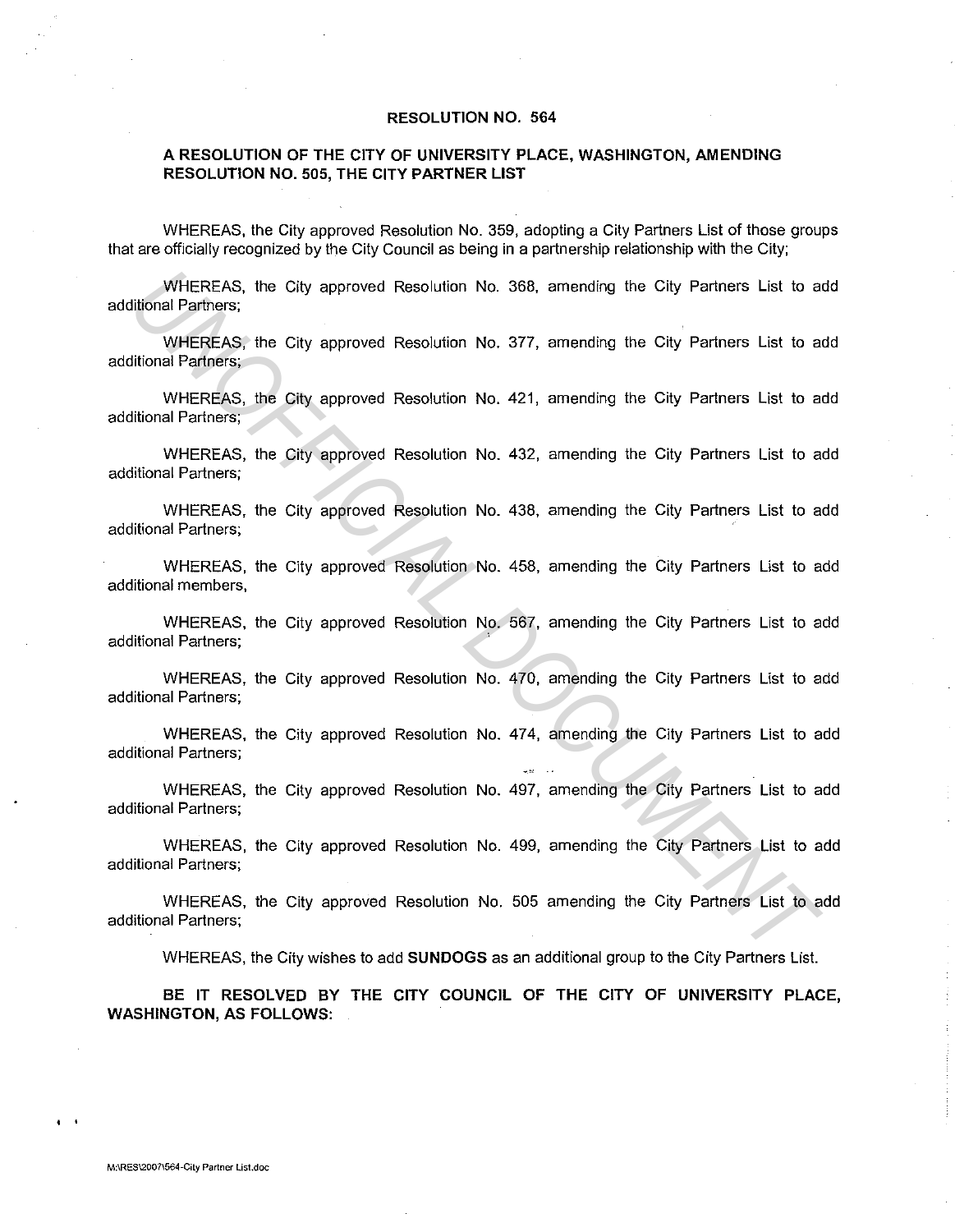Section 1. City Partner List amended. The City Partner List, identifying the groups the City Council recognizes as official City Partners is hereby amended as shown on attached Exhibit A.

Section 2. Effective Date. This resolution shall take effect immediately upon adoption.

**ADOPTED BY THE CITY COUNCIL ON JUNE 25, 2007.** 

*DOCUMENT*

Gerald Gehring, Mayor

ATTEST:

TEST:<br>
Comma, Députy arm elere<br>
Captoriz, CMC, City Clerk<br>
Captoriz, CMC, City Clerk  $a$ , DEPUTH aTH CLERK P Ortiz, CMC, City Clerk

. .